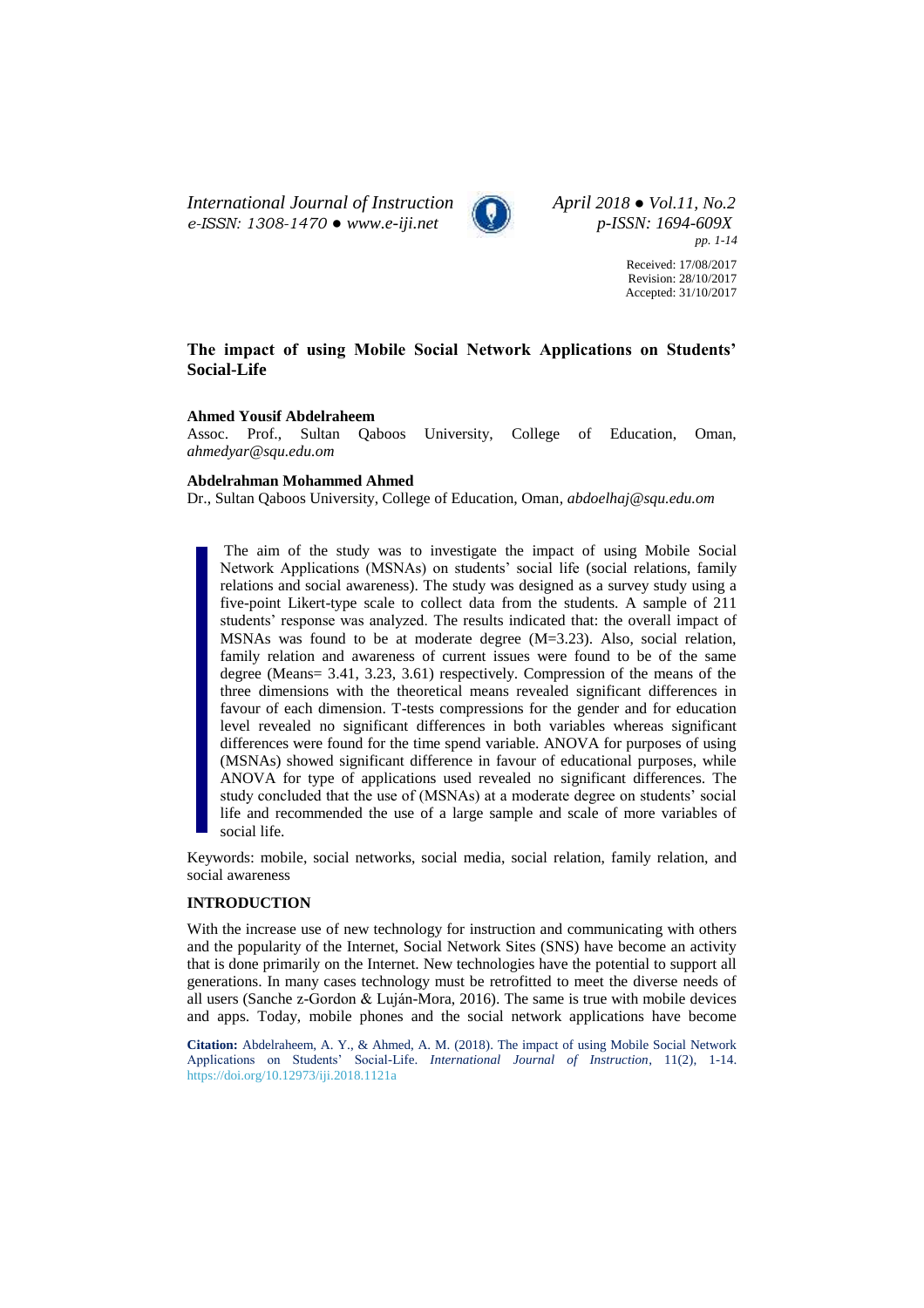popular to everybody since they are very handy; with a mobile phone in our hand we can solve many issues and keep individuals connected to society, especially college students (Chatterjee, 2014; Jesse, 2015). In addition, social network applications have become one of the most important communication means in recent times. However, social networking exists so as to provide communication among people to stay connected on a new level that does not depend on space or time, but is readily accessible at anytime, anywhere (Chatterjee, 2014). The favorite in the realm of internet sites are Facebook, Twitter, YouTube, MySpace, Whats app and others. These websites and social forums are way of communication directly with other people socially and in media. They are playing a large and influential role decision-making in the occasions from the global world economically, politically, socially and educationally (Al-Rahmi & Othman, 2013). Many research studies have provided evidence that social network applications provide people many affordances when using in educational settings (Ferdig, Pytash, Kosko, Gandolfi, & Mathews, 2016, AbdelRaheem, 2015; Alqahtani & Mohammad, 2015). Scholars have investigated the ease of personalized and collaborative learning with mobile social network applications, as well as an increase in students' motivation (Alvarez, Alarcon, & Nussbaum, 2011; Chiang, Yang & Hwang, 2014). On the other hand, some studies reported that student's use of mobile social network applications disrupts teaching and reduces student's attention in class, resulting in negative educational outcomes. However, a review of literature revealed that there were scant studies of the use of the impact of the MSNAs on students' social life (Eteokleous et al., 2012; Rajeev & Jobilal, 2015).

The majority of the college of education students at Sultan Qaboos University has used MSNAs and they are actively using them especially when socializing with their peers. The students are spending a lot of time in these online communities and on their mobile phones that are internet enabled accessing the SNSs while at home. They spend long hours chatting with friends, classmates, going through friends' profiles and improving their own profiles. Given that significant role that social network applications are playing in people lives, parents and instructors are understandably concerned whether these social network applications and communities have an impact on their social life in terms of social relations, family relations and social awareness. This concern has prompted this research and we chose to do it because we think attention must be placed on college students and the impact of MSNAs on their social life. Therefore, the aim of this study is to investigate the impact of using MSNAs on students' social life at the college of Education at Sultan Qaboos University.

# **LITERATURE REVIEW**

Social networks sites have changed today the way of human communications. From simple beginnings as a platform for sharing photos, discussing common interests, and supplementing traditional social interactions, they have become the source of change in different fields (Abdelraheem, 2013). College students now use the Internet for the majority their daily activities and information gathering, as opposed to older generations of students who used resources like the television or newspaper. A survey study conducted by Kist (2008) showed that approximately half of all teens in the United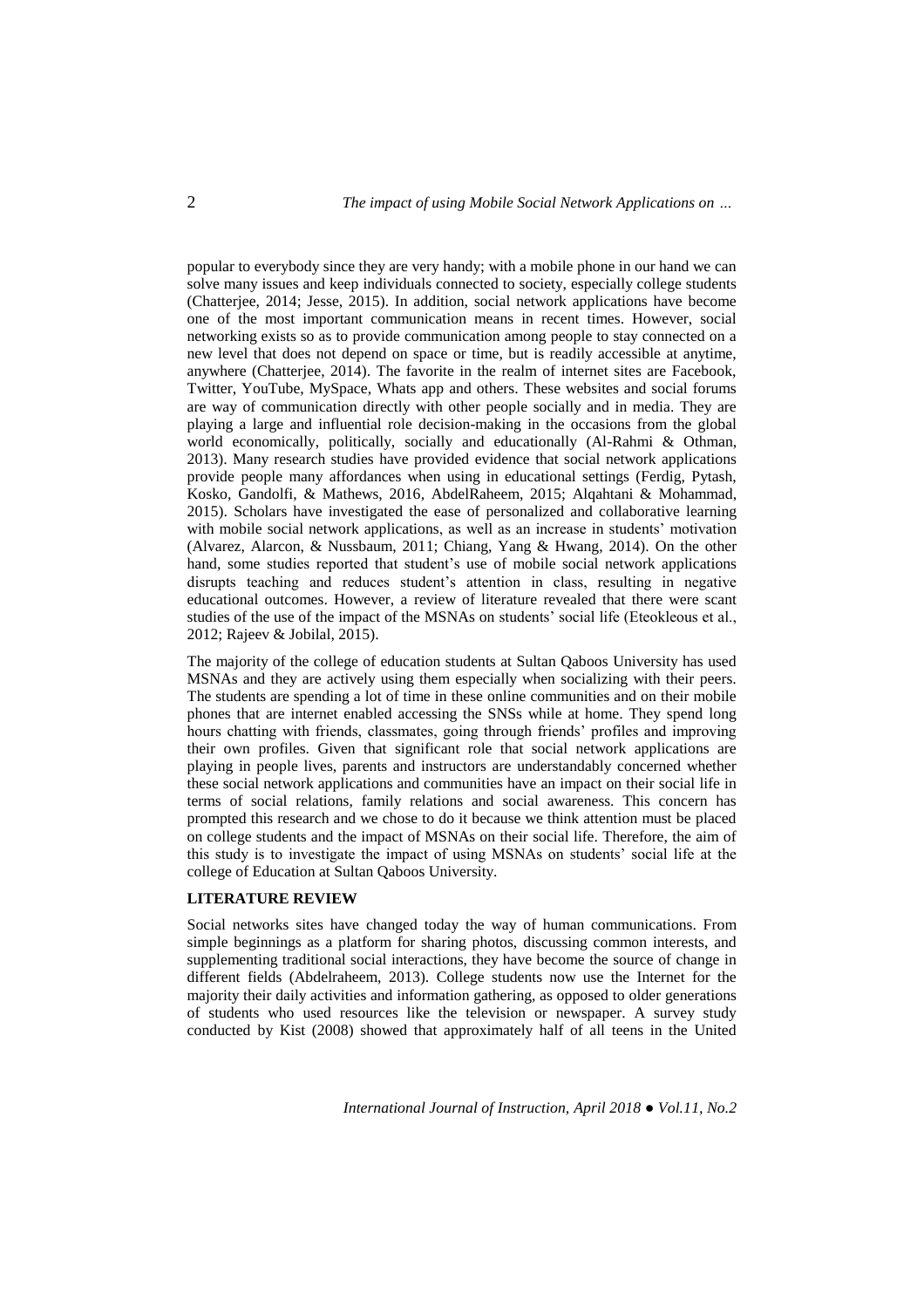States who have Internet access are members of SNS, and they used these networking sites to make plans and socialize with friends (Kist, 2008). According to Tariq, Mehboob, Khan & Ullah (2012) survey study, 90% of college students use social networks. Technology has shown a rapid development by introducing small communication devices and we can use these small communication devices for accessing social networks at any time anywhere, as these gadgets include pocket computers, laptops, iPads and even simple mobile phones (which support internet) etc. (Tariq et al., 2012). Some studies suggest that SNS may connect students to the broader community. For example, Ahn (2010) finds that students who are members of Facebook and MySpace report substantially larger levels of social capital than their peers who are not members.

The University of New Hampshire believes that current college students grew up in the technology era and social networking is now just a part of a student's daily routine. Their research show that '63% of heavy users received high grades, compared to 65% of light users' (U of NH, 2009). The report showed that a majority of students use social networking for social connections and entertainment, but are also using it for education and professional reasons. Paul, Baker & Cochran (2012), in their research on effect of online social networking on student academic performance found that there is statistically negative relationship between time spent by students on social networks and their academic performance. Banquil & Chua (2009) concluded that social networking sites do affect one's academic performance adversely. It directly causes the gradual drop of grades of students and directly affects their academic performance if they invest their time in social networking sites instead in their studies (Banquil & Chua, 2009).

Many research showed that the use of SNSs and mobile applications impact students' social life, academic performance and relationship (Stollak, Amy, Andie & Stephanie, 2011; Wang, Chen & Liang, 2011; Mehmood & Taswir, 2013; Waigumo, 2013; Abdelraheem, 2013; Rajeev & Jobilal, 2015; Jesse, 2015). According to a research study conducted by Siibak (2009) on visual impression management and social networking sites, found that approximately 60% of adolescents spend more time selecting which pictures to post on their profile than actually communicating with others. This shows that these SNSs are not just for keeping in touch with classmates and meeting new people, they are used to build adolescent identities (Siibak, 2009). Similarly, a survey study conducted by Kist (2008) showed that approximately half of all teens who have Internet access are also members of social networking sites, and they use the Internet to make plans and socialize with friends (Kist, 2008). Another study conducted by Stollak, Amy, Andie & Stephanie (2011) explored the impact of social networking usage on grades among college students. They found that students who have smart phones were more likely to both access social media tools and spend time engaging with others. Their study showed that juniors and seniors students were more likely to use Twitter and LinkedIn, and read blogs, than their younger colleagues. However, other than Facebook, there was no significant difference in the amount of time spent accessing these sites.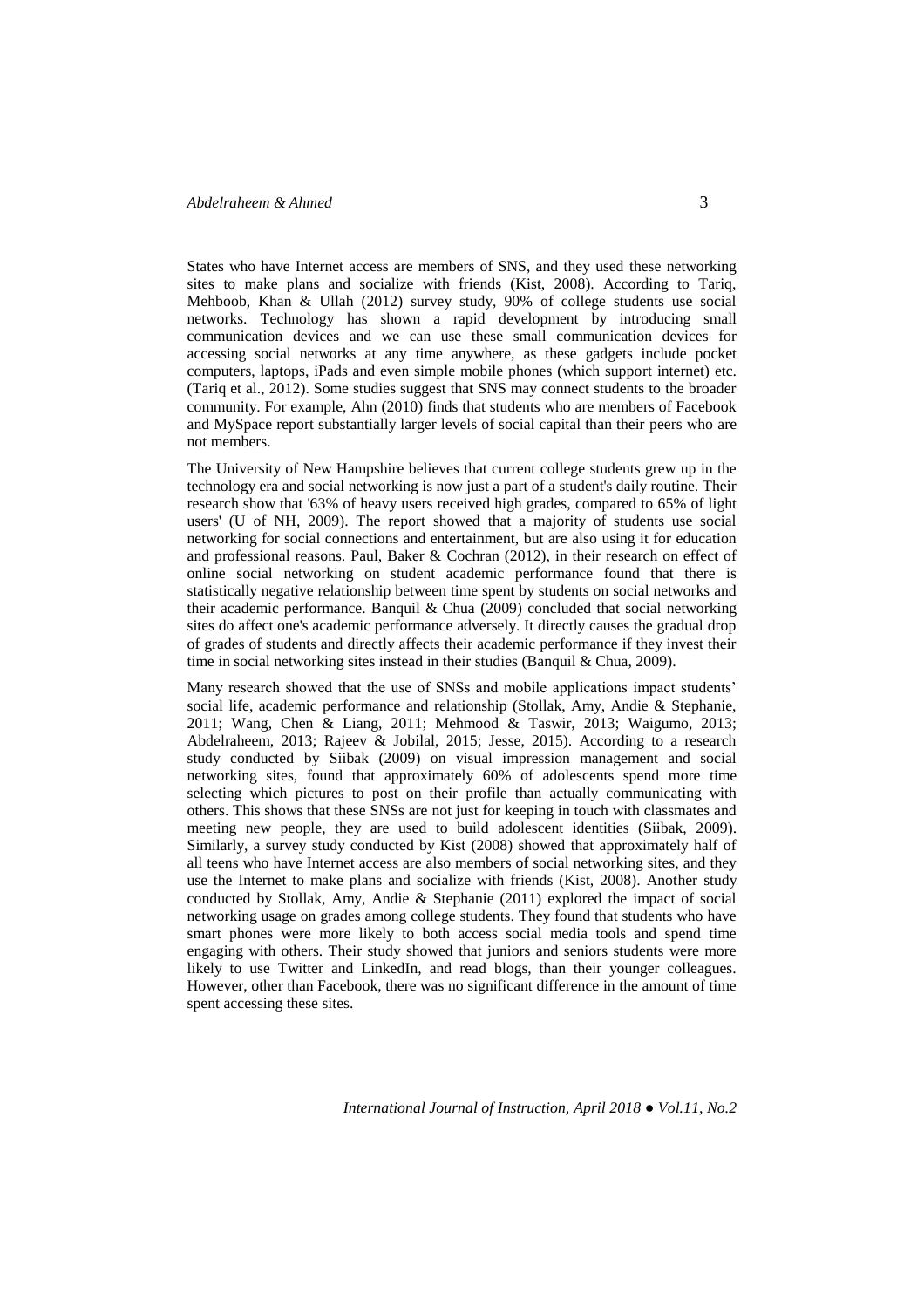Wang, Chen & Liang (2011) presented a survey study on how social media affects college students. The study also examined the student perception on how social media affects college students. The results of the survey indicated that 45% of the sample admitted that they spent 6-8 hours per day checking social media sites, while 23% spent more than 8 hours; 20% spent 2-4 hours and only 12% spent less than 2 hours on this task. Their results also showed that while most college students use social media and spend many hours checking social media sites, there was a negative aspect to college students' use of social media. Similarly, Mehmood & Taswir (2013) investigated the pedagogical impacts of SNSs on undergraduate students at the College of Applied Sciences (CAS), Nizwa, Oman. Their study explores classroom and social software as paradigms that build young knowledgeable societies. It studies variables that examine the effectiveness of these social tools in knowledge sharing and general awareness of student communities. Their results showed that 80% of the students used SNSs on phone. The results also found that 44% of the students had more friends online than in real life. The study also found that 60% of the students spent two hours and more per day. Moreover, the study found that the number of social networks used by the students also varied. It showed that 42% of the students used two and 48% of them used more than three social networks. Nearly all respondents were members of a community or a group on social networks. The kind of communities they joined was for educational, entertainment, information and for any other uses. The maximum groups and communities joined by students were for information and awareness purposes. Waigumo (2013) conducted a descriptive survey study to examine if SNSs have any impact on interpersonal relationships among teenagers. His research also aimed to determine the impact of SNSs usage on teenagers' offline and online interpersonal relationships as well as to look at the term social capital and its relationships with social networking sites. The study found out that SNSs have an impact on interpersonal relationships among teenagers; they mostly improved their relationships among one another thus bridging and bonding social capital. The results also found that, although the SNSs have helped to improve the relationships among close teenagers as friends, they have also made the teenagers not to be able to build interpersonal relationships among other friends who are not close to them. They have inhibited the teenagers from being able to express themselves face to face especially to the members of the opposite sex. The results also showed that, the teenagers are spending a lot of time on their mobile phones accessing the SNSs at the expense of going out to find friends to interact with face to face. Abdelraheem (2013) investigated the students' use of SNSs and its relation to gender, type of use, GPA, type of mobile phones and types of sites. The results show that students use SNSs for social matters more than for academic purposes, there is no difference in using SNSs between female students and male students. The results also found that there is no significant difference in students' use of SNSs due to student's GPA. More than fifty percent of students' sample spent two hours or more than two hours per day.

Jesse (2015) explored the relationships between smartphone usage and the effects smartphones have on student's social lives, education lives, and physical activity. Furthermore, they explored student preferences on their most and the least useful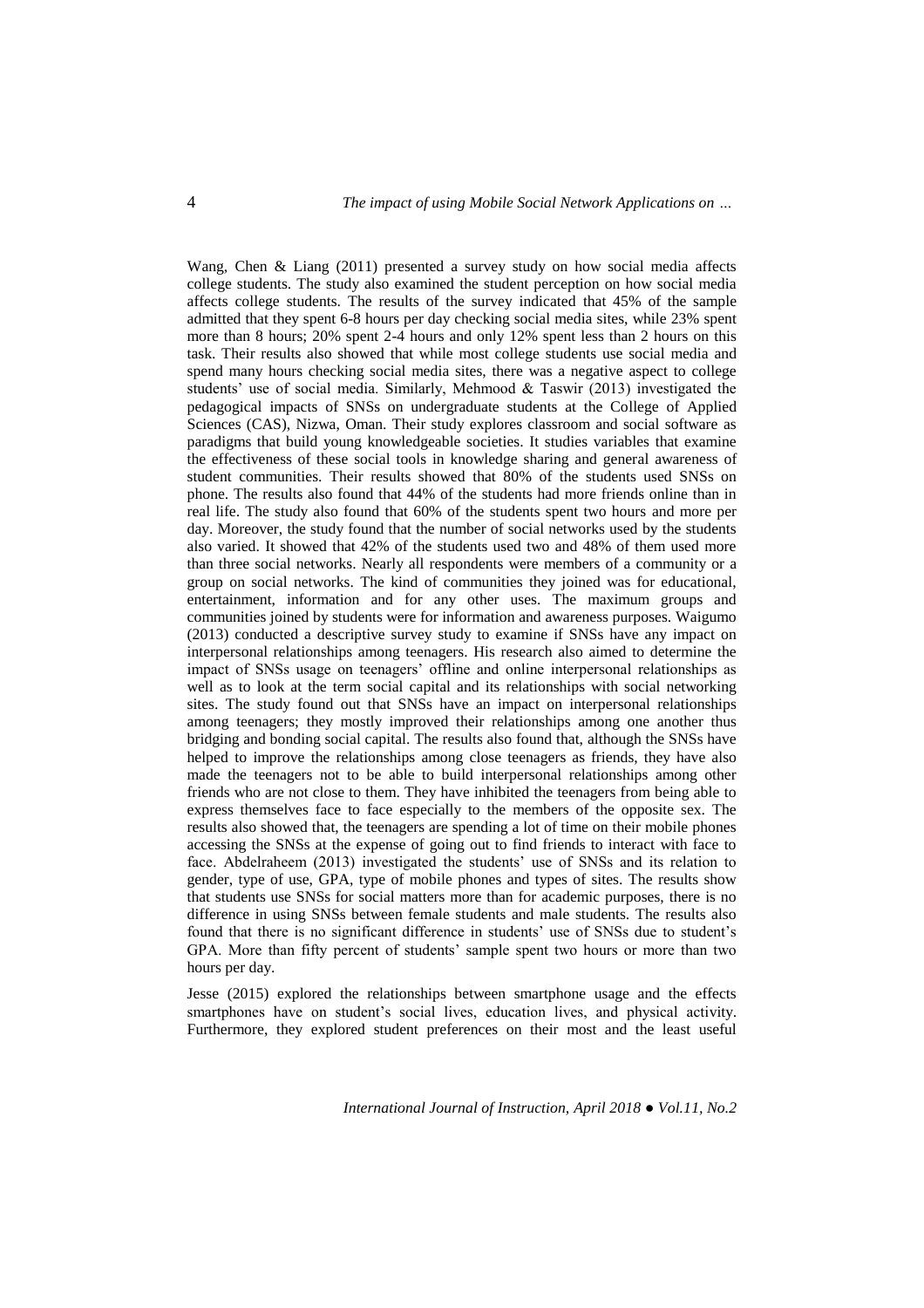smartphone apps. Their results found that: prefer Android preferred Operating System, approximately 25 apps installed, most useful apps are Utility Apps; least useful are Travel Apps, most used are Social Media, open Primary app 6 times a day, and Facebook is the primary social media app. The result showed that students are still using their cellphones for communication and to stay in touch with each other; students have discovered a new way of staying connected with their friends. Smartphones and their apps are two technologies that impact a student's education and psychological wellbeing. Rajeev & Jobilal (2015) studied the various impacts of mobile social networking sites among the youth in social relationships. Their study concluded that the mobile phone has influenced on young people's peer groups enabling a truly networked society. It has also impacted the evolving relationships within the family; especially by the increased negotiating power the mobile phone gives to young people in regard to curfews and safety issues. Schools and educational settings report that student's mobile phone use disrupts teaching and reduces student's attention in class, resulting in negative educational outcomes. Recent study conducted by Siddiqui & Singh (2016) which aimed to explore and cover all aspects of social media with its positive and negative effect. They concluded that social media has increased the quality and rate of collaboration for students. They pointed that one of the negative effect of social media is that it makes people addicted. People spend lots of time in social networking sites which can divert the concentration and focus from the particular task. Social lies like family ones also weaken as people spend more time connecting to new people (Siddiqui & Singh, 2016). Accordingly, the aim of this study is to investigate the impact of using MSNAs on students' social life at the college of Education at Sultan Qaboos University. The study investigates the impact of using MSNAs on students according to the academic level, gender, time spend on social network applications, type of social network applications and the purpose of utilization factors. With this concern in mind this study addresses the following questions:

- 1. What is the impact of MSNAs on some aspects of students' social life (social relations, family relations and social awareness)?
- 2. Are there any significant differences in means of overall impact, social relation dimension, family relation dimension, and awareness about social issues dimension and the theoretical mean (M=3) for each of them?
- 3. Does the impact of MSNAs on students' social life vary according to:
	- a. gender
	- b. academic level
	- c. time spend on social media applications
	- d. type of social media applications
	- e. purpose of utilization

## **Importance of the study**

The findings of this study can help administrators, instructors, parents and decision makers to recognize the extent to which university students use MSNAs and how that will impact their social life. Therefore, the positive result of this study may enable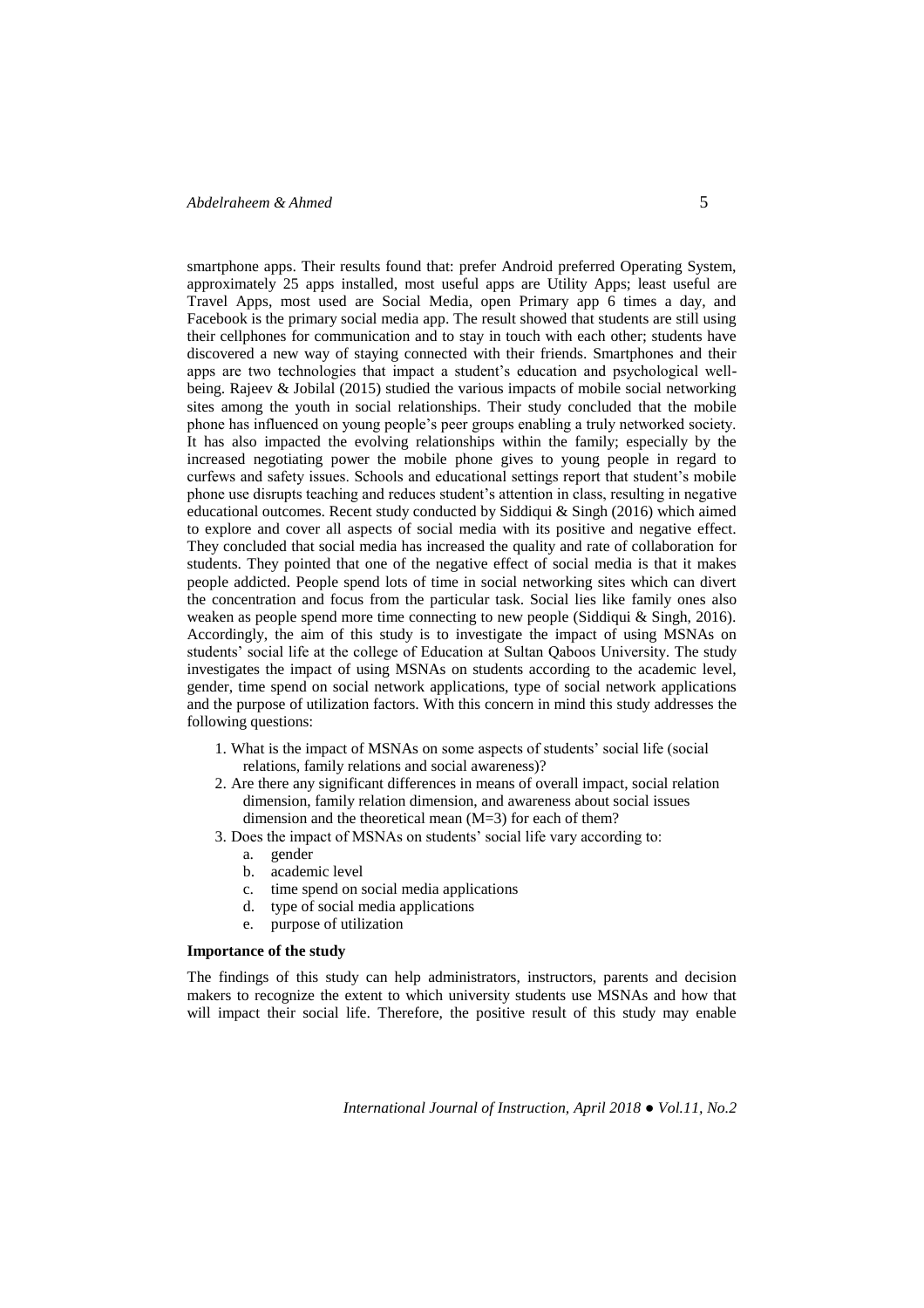decision makers to make judgments on the current situation of the impact of the use of MSNAs on the students' social life.

#### **METHOD**

The present study was primarily carried out with a quantitative approach using a survey methodology. It was carried out during the 2017 spring semester at Sultan Qaboos University in Oman. The purpose of collecting data was to perform a research on how MSNAs affect the social life of students of the College of Education. The data for this study was collected by way of a survey questionnaire administered to 211 undergraduate and postgraduate students during the 2016/2017 academic year (Appendix A). The total number of questionnaires administered were 250, however the usable questionnaires were  $(N = 211)$ . The questionnaire was collected from the sample through direct contact and online using Google forms sending them the links through their emails. The researchers reminded the participants to respond to the questionnaire from time to time until they got 211 respondents. After that, the data were analyzed by the suitable statistics (Descriptive statistics, t test, and ANOVA) to obtain the answers to the research questions.

### **Sample**

The sample of this study consisted of 60 males and 151 females. Forty-four respondents were postgraduate students and 161 respondents were undergraduate students. Students were instructed in the survey to offer information about their educational level, social network applications, purpose of the use, time, and impact of using MSNAs on their social life.

### **Instrument**

In order to develop the instrument, the researchers surveyed the literature to obtain some initial information regarding the use of social network sites by students. The instrument consists of two sections. The first section collects demographic data, whilst the second section consists of 39 items, 15 items for use of MSNAs on social relations, 14 items for use of MSNAs on family relations and 10 items for use of MSNAs on social awareness. The survey was expected to take ten to fifteen minutes to be completed, and the instrument was given to a panel of faculty members for face validation. They reviewed the instrument and gave some suggestions, which the researchers used to revise the instrument accordingly. The reliability coefficient of the instruments was measured by alpha Cronbach and was found to be 0.86 for social relations, 0.85 for family relations, and 0.87 for social awareness respectively. After that, the instrument was ready for distribution to the study sample to obtain the necessary data.

### **FINDINGS**

To answer the first question of the study which related to the impact of MSNAs on some aspects of students' social life (social relations, family relations and social awareness), descriptive statistics for 39 items of the instrument with a five-point Likert-type scale were conducted. The results are shown in table (1) below.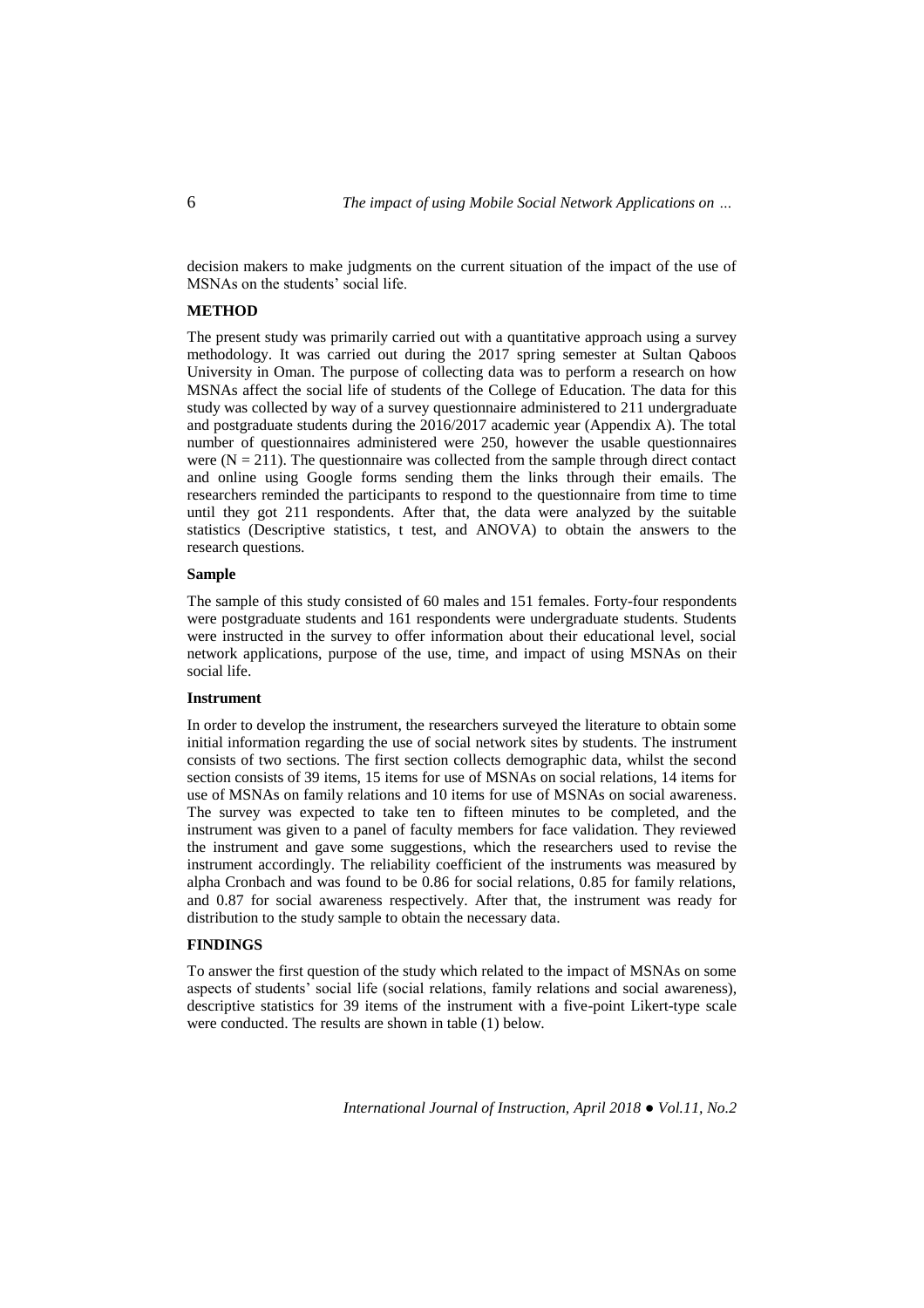Table 1

| Means and standard deviations for the students' responses to the scale. |  |  |
|-------------------------------------------------------------------------|--|--|

| Items     | N   | Mean   | <b>Std. Deviation Items</b> |            | N   | Mean   | Std. Deviation |
|-----------|-----|--------|-----------------------------|------------|-----|--------|----------------|
| Item 1    | 211 | 3.9100 | 1.24075                     | Item $21$  | 210 | 2.4095 | 1.23114        |
| Item 2    | 211 | 4.5592 | .79285                      | Item 22    | 208 | 3.7885 | 1.21324        |
| Item 3    | 204 | 3.5049 | 1.20956                     | Item 23    | 203 | 2.5517 | 1.30157        |
| Item 4    | 210 | 3.3238 | 1.34481                     | Item 24    | 208 | 2.3558 | 1.20721        |
| Item 5    | 208 | 3.2981 | 1.24629                     | Item $25$  | 209 | 2.5550 | 1.10857        |
| Item 6    | 208 | 2.2356 | 1.21873                     | Item 26    | 210 | 2.4095 | 1.26185        |
| Item 7    | 207 | 3.3816 | 1.21649                     | Item 27    | 209 | 3.7464 | 1.23949        |
| Item 8    | 204 | 2.6618 | 1.26659                     | Item 28    | 208 | 3.4423 | 1.05708        |
| Item 9    | 207 | 3.4010 | 1.14000                     | Item 29    | 210 | 3.6619 | 1.08710        |
| Item 10   | 210 | 3.1714 | 1.16944                     | Item 30    | 209 | 3.6651 | 1.12779        |
| Item 11   | 207 | 3.1836 | 1.33479                     | Item $31$  | 208 | 3.3942 | 1.18296        |
| Item 12   | 207 | 3.6280 | 1.00571                     | Item 32    | 209 | 3.5933 | 1.13178        |
| Item $13$ | 209 | 3.4498 | 1.04634                     | Item 33    | 208 | 3.5000 | 1.27404        |
| Item $14$ | 210 | 3.2714 | 1.07501                     | Item $34$  | 209 | 3.7368 | 1.08868        |
| Item 15   | 210 | 2.9333 | 1.21605                     | Item 35    | 204 | 3.6961 | 1.19761        |
| Item $16$ | 210 | 2.3905 | 1.19405                     | Item 36    | 207 | 4.3285 | .98450         |
| Item 17   | 209 | 2.9043 | 1.28991                     | Item 37    | 209 | 3.1962 | 1.21084        |
| Item 18   | 209 | 2.9952 | 1.23451                     | Item 38    | 207 | 3.2126 | 1.19596        |
| Item 19   | 209 | 2.8612 | 1.21088                     | Item 39    | 208 | 3.2692 | 1.18142        |
| Item $20$ | 205 | 2.4780 | 1.27408                     | <b>SUM</b> | 211 | 3.2322 | .48737         |

It is clear that from the above table (Table 1) item 2 "to allow me to communicate easily" has the highest mean score (mean= 4.5592) and this mean fall within the range of (4.21-5), which indicates that this item has high impact on students' social relation. This means that MSNAs have positive influences in people social relation, including the ability to communicate with more people across greater distances and with increased speed. Table 1 also showed that item 36 "to raise social awareness on the current events" has high mean score (mean= 4.3285) and this mean fall within the range of (4.21-5), which indicates that this item has high impact on the awareness of social issues. This is could be explained by the fact that many people use social network applications to express their personal opinions about current events and news' issues to their friends. Increasing awareness about social issues through current events will affect the students' social life in the long range. In addition, social network sites can be used to share materials (video files, audio files, pictures, web sites etc.) effectively, follow up current events, news, people or groups, and get involved in discussion environments to support the skills of learning for cooperation, research, discussion, critical thinking, problem solving and so on (Tiryakioglu & Erzurum, 2011). The table also showed that item 1 "to allow me to meet new people" has the high mean score (mean= 3.9100) and this mean fall within the range of  $(3.41-4.2)$ , which indicates that this item has high impact on students' social relation. Meeting and connecting with new people might lead to strengthen the social ties among people. This could be justified by the fact that social network applications have become an extremely important tool for sharing communication and making new friendships. SNS has provided more channels for people to meet new people. It also provides support for users to link up with current and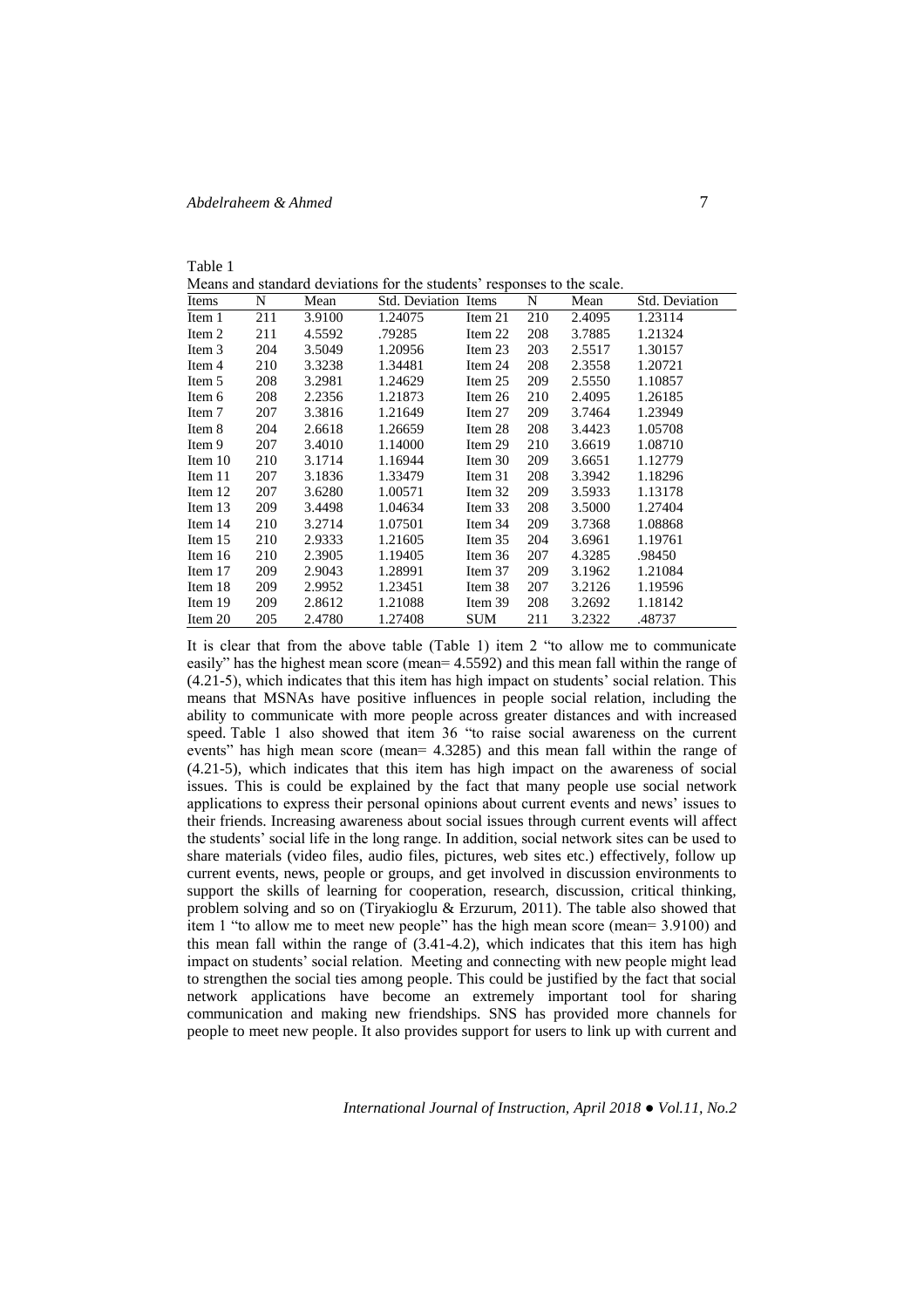past friends, and friends of friends, and to make new friends they have never met (Zhang, Gao, Khoo & Wu (2013).

Table 1 also showed that item 6 "I prefer chatting through online media than communicating orally with others" received lowest rating mean score (mean= 2.2356) and this mean fall within the range of  $(1.81 - 2.6)$ , which indicates that this item has little impact on students' social relation. This item indicated that students might find themselves isolated fiscally but connected virtually and in both cases that might lead to affect their social relation positively or negatively. Item 16 (I feel that my activities and contributions to family events have been reduced since I used MSNAs) also receive lowest rating mean score (mean= 2.3905) and this mean fall within the range of (1.81 – 2.6), which indicates that this item has lower impact on students' family relation. This item showed the positive impact of using MSNAs on students' family relation. MSNAs have become important communication tools, particularly for family, which help people to communicate between them and inform each other about the current news and events. This result was supported by Rajeev & Jobilal (2015) who conclude that mobile phone has influenced on young people and impacted the evolving relationships within their family. The overall impact of using MSNAs on some aspects on students' social life was found to be at a moderate level (mean= 3.23). It is clear from the above discussion in this section that social relations are strengthened and expanded by using MSNAs. These tools could help to gain an understanding of other cultures, meet people all over the world, maintain and strengthen familial relationships and to communicate effectively with others. Also using MSNAs to exchange information through current events about social issues might affect students' social life in general.

To answer the second question which states "Are there any significant differences in means of overall impact, social relation dimension, family relation dimension, and awareness about social issues dimension and the theoretical mean (M=3) for each of them?" One sample t-test was calculated to test for significant. The results were shown in table 2.

Table 2

One sample t-test for scale dimension 1, 2, 3 and total (comparing means with the theoretical mean)

| Dimension                                 |     | Mean SD |            | df  |        | $\mathrm{Sig}$ | Size effect |
|-------------------------------------------|-----|---------|------------|-----|--------|----------------|-------------|
| D1 (social relation dimension) $211$ 3.41 |     |         | .59251 210 |     | 8.709  | .000           |             |
| D2 (family relation dimension) $211$ 3.23 |     |         | .48737 210 |     | 6.920  | .000.          |             |
| D3(social issues dimension) $211$ 3.61    |     |         | .78793 210 |     | 10.432 | .000.          |             |
| Total                                     | 211 | 3.23    | .48737     | 210 | 6.920  | .000.          |             |

It is clear from the above table that there is a significant difference at  $\alpha$  0.05 in the total mean as compared to the theoretical mean for the impacts of the use of MSNAs on some aspects of students' social life (mean  $=3.23$ ; p $< 0.05$ ). The table also showed that the total impact of using MSNAs has moderate mean score and this mean fall within the range of (2.61-3.4), which indicates that the impacts of the use of MSNAs on students' social life has a moderate degree of influence.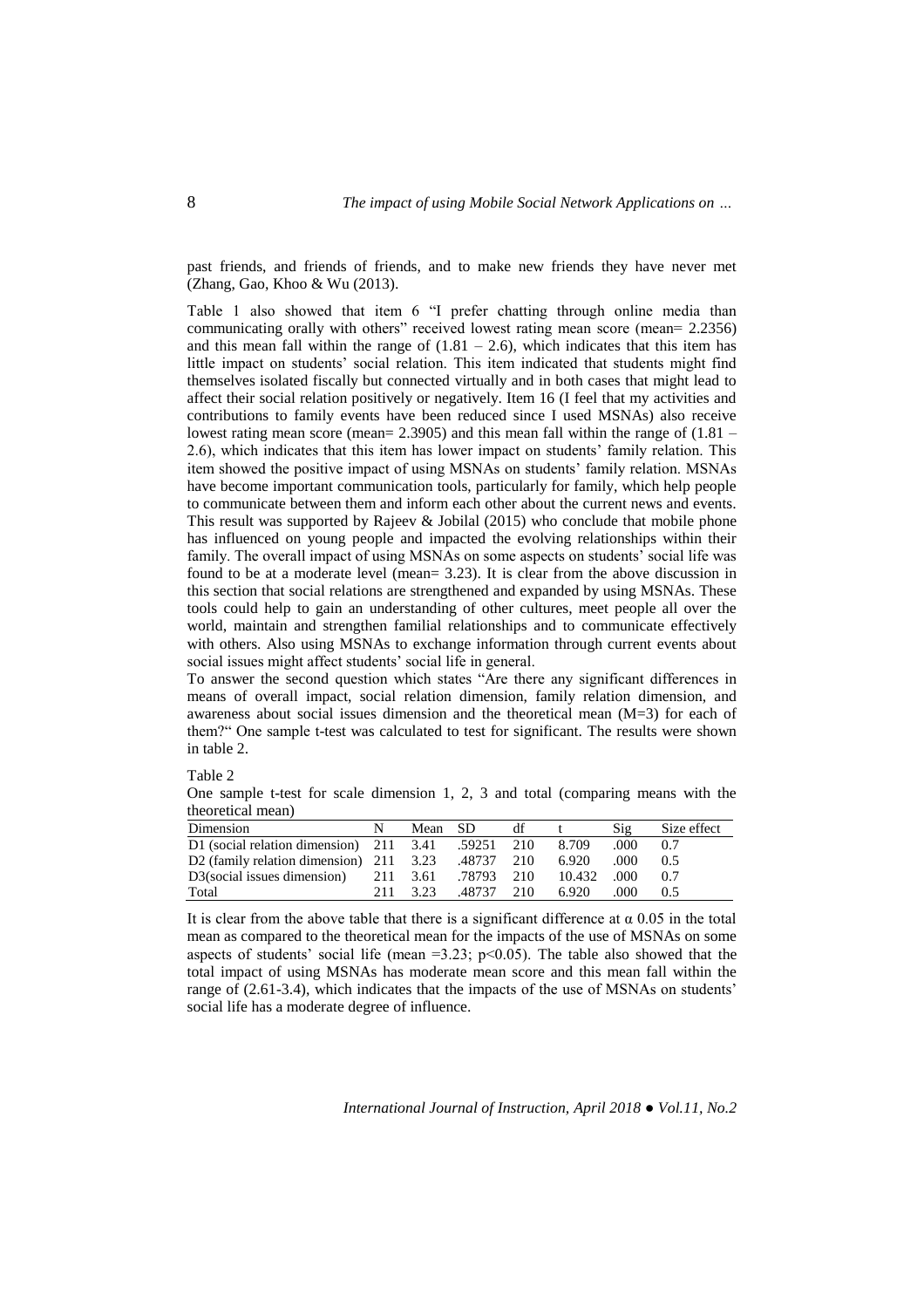In terms of the social relation dimension, table 2 indicates that there is a significant difference at  $\alpha$  0.05 in the mean as compared to the theoretical mean for the use of MSNAs in social relation (mean  $=3.41$ ; p<0.05). The table also showed that the use of MSNAs in social relation has high mean score and this mean fall within the range of (3.4-4.2), and the use of MSNAs in social relation has high degree of influence. This result is justified because these mobile applications when invented were mainly for social collaboration and communication and assist people in developing better relationships. This result is supported by many research findings e.g., (Stollak, Amy, Andie & Stephanie, 2011; Wang, Chen & Liang, 2011; Mehmood & Taswir, 2013; Waigumo, 2013; Abdelraheem, 2013; Rajeev & Jobilal, 2015 & Jesse, 2015).

Regarding family relations dimension, table 2 indicates that there is a significant difference at  $\alpha$  0.05 in the mean as compared to the theoretical mean for the use of MSNAs in family relations (mean  $=3.23$ ; p<0.05). The table also showed that the use of MSNAs in family relations has moderate mean score and this mean fall within the range of (2.61-3.4), which indicates that the use of MSNAs in family relation has moderate degree of influence.

In terms of the social awareness dimension, table 2 indicates that there is a significant difference at  $\alpha$  0.05 in the mean as compared to the theoretical mean for the use of MSNAs in social awareness (mean  $=3.61$ ; p<0.05). The table also showed that the use of MSNAs in social awareness has high mean score and this mean fall within the range of (3.4-4.2), and the use of MSNAs in social awareness has high degree of influence. This result could be viewed in term of immediate reactions to the items in this dimension. The respondents react to the environmental condition, food and nutrition, current issues etc.; because those issues could affect their life in both short term and long term. Issues like medical treatment will be taken seriously by individual because they have great impact in their social life.

To answer question three (a, b  $\&$  c) which states "Does the impact of MSNAs on some aspects of students' social life vary according to gender, academic level and time spend variables?" Independent sample t-test was used for each variable. The results were shown in table 3, 4 and 5.

Table 3

Independent sample t-test scores for differences in means of the MSNAs usage and gender

| 5      |        |     |        |        |     |      |                   |
|--------|--------|-----|--------|--------|-----|------|-------------------|
|        | groups |     | Mean   | sd     | df  |      | $Sig. (2-tailed)$ |
| Gender | Male   | 60  | 3.2375 | 0.4783 | 208 | .034 |                   |
|        | Female | 150 | 3.2350 | 0.4934 |     |      |                   |

As seen in Table 3, an independent-sample t-test was conducted to compare the means of students' use of MSNAs in their social life with respect to the gender variable. It is clear from Table 3 that there is no significant difference due to this variable for the 39 items of the use of MSNAs in social life  $(t=0.034, p>0.05)$ . These results in agreement with Agbatogun (2013) and Abdelraheem (2013) results who reported that gender did not make any significant contribution to the use of social networks sites. However, there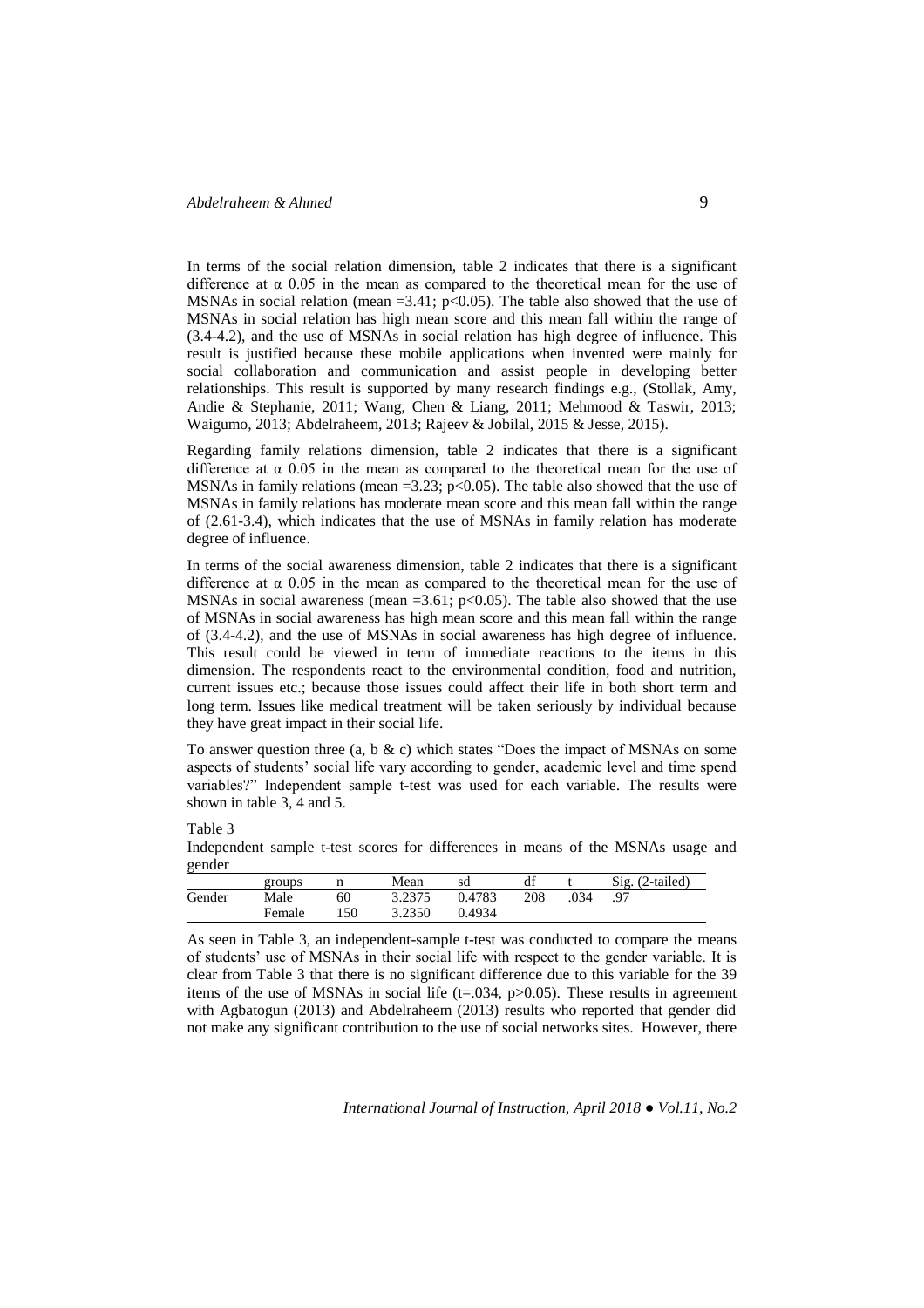were some research findings contradicted this result, Ruleman (2012) suggested that females are more likely to use communication social tools (e.g., Facebook) than males.

#### Table 4

Independent sample t-test scores for differences in means of the MSNAs usage and academic level

| groups                                                         | n | Mean             | sd | df |           | $Sig. (2-tailed)$ |
|----------------------------------------------------------------|---|------------------|----|----|-----------|-------------------|
| Academic level Undergraduate 161 3.1748 0.4731<br>Postgraduate |   | 44 3.4446 0.4699 |    |    | 203 -3.35 | .001              |
|                                                                |   |                  |    |    |           |                   |

It is clear from Table 4 that there was a significant difference in the scores for undergraduate and postgraduate students for MSNAs usage in social life (t=-3.35, p<0.05) in favour of postgraduate students. Postgraduate students reported a significantly higher mean value (3.4446) than undergraduate (3.1748) for MSNAs usage. This result may be explained by the fact that postgraduate students are exposed to use MSNAs as learning and communication tools in social commutation more than undergraduate students. They form useful groups in order to benefit from them and for just wasting time.

Table 5

Independent sample t-test scores for differences in means of the MSNAs usage and time spend on social media applications

| groups                                                           | Mean | — sd | dt | $Sig. (2-tailed)$ |
|------------------------------------------------------------------|------|------|----|-------------------|
| Time spend three hours and less 144 3.1806 0.4464 202 -2.72 .007 |      |      |    |                   |
| more than three hours $60$ 3.3836 0.5658                         |      |      |    |                   |

As seen in Table 3, an independent-sample t-test was conducted to compare the means of students' use of MSNAs in their social life with respect to the time spend variable. Table 3 indicates that there was a significant difference in the scores for time spend on MSNAs usage in social life ( $t = -2.72$ ,  $p < 0.05$ ) in favour of more than three hours. As the time for the use increases there will be chance for the impact to increase. in other word there is a direct relating between the time spend on using SNMAs and its impact of social relation. The results of this study in agreement with those of (Abdelraheem, 2013; Mehmood & Taswir, 2013) who indicated that more than 60% of students' sample spent two hours or more than two hours per day using social network sites. Moreover, this result, was supported by (Stollak et al., 2011) in their study in which they found that senior students were more likely to use Twitter and LinkedIn, and read blogs, than their younger colleagues.

To answer question three (d) which states "Does the impact of MSNAs on some aspects of students' social life vary according to the purpose of utilization variables?" ANOVA test was used. The results were shown in table 6 and 7.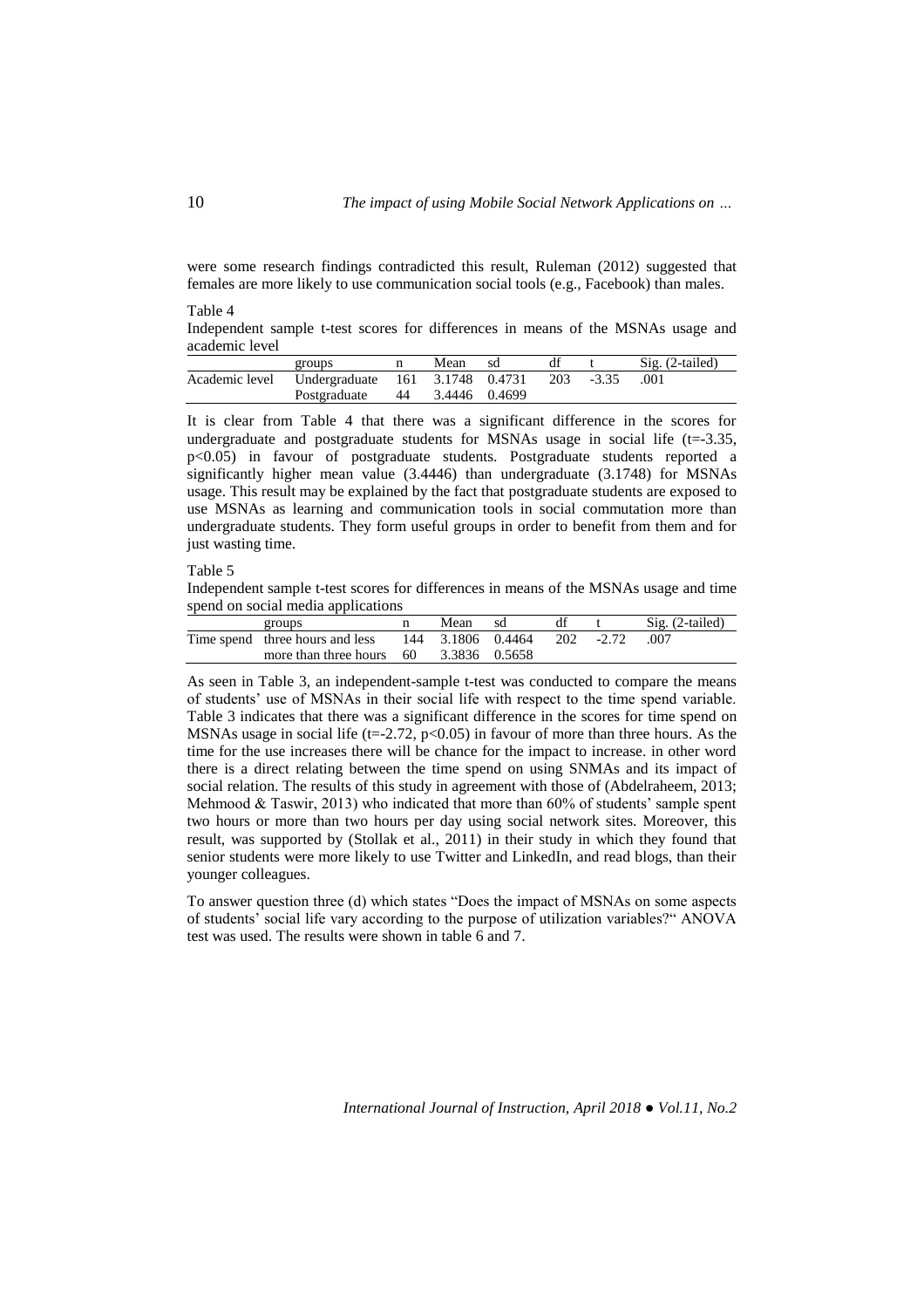Table 6 Means and standard deviations of students' use of MSNAs and purpose of utilization

|                           |     | Mean   | Std. Deviation |
|---------------------------|-----|--------|----------------|
| Social                    | 39  | 3.0839 | .43960         |
| Educational               | 12  | 3.3027 | .61309         |
| Both social & educational | 150 | 3.2880 | 46327          |
| Total                     | 201 | 3.2493 | 47320          |

It is clear that from the above table (Table 6) that "the educational" use of MSNAs has the highest mean score (mean=  $3.3027$ ) as compare to social and both social & educational purposes.

#### Table 7

ANOVA for mean difference in usage of MSNAs with respect to purpose of utilization

|                | Sum of Squares |     | Mean Square |       |     |  |
|----------------|----------------|-----|-------------|-------|-----|--|
| Between Groups | .327           |     | .663        | 3.023 | 051 |  |
| Within Groups  | 43.456         | 198 | .219        |       |     |  |
| Total          | 44.783         | 200 |             |       |     |  |

It is clear from Table 7 that there were significant differences among the three groups of purpose of utilization (social, educational, and both social & educational) on MSNAs usage in social life. To check for direction of the significant, Scheffe paired wise comparison was used. It was found that using MSNAs for educational purpose was higher than using them for social and both social  $\&$  educational purposes. And there were no significant differences between social and both social & educational. This result could be explained by taking into consideration the point that two third of the respondents' sample were female, and they prefer to use MSNAs for educational purpose rather than social. Moreover, the use of social media by female is very limited, because Omani society is very conservative society in which female her not allowed to socialize in a wide range. This result is contradicted by which the University of New Hampshire report. The report found that a majority of students use social networking sites for both social and educational purpose (U of NH, 2009). Also this result contradicts AbdelRaheem's (2013) finding in which he stated that students' use SNSs for social purposes more than for educational purposes.

To answer question three (e) which states "Does the impact of MSNAs on some aspects of students' social life vary according to the type of applications?" ANOVA test was used. The results were shown in table 8 and 9.

|                         | ivically and standard deviations of students use of the type of applications |        |                |
|-------------------------|------------------------------------------------------------------------------|--------|----------------|
|                         |                                                                              | Mean   | Std. Deviation |
| One applications        | 38                                                                           | 3.1188 | .50227         |
| Two applications        | 41                                                                           | 3.2117 | .57171         |
| 3 and more applications | 128                                                                          | 3.2783 | .45630         |
| Total                   | 207                                                                          | 3.2358 | .49082         |

#### Table 8

Means and standard deviations of students' use of the type of applications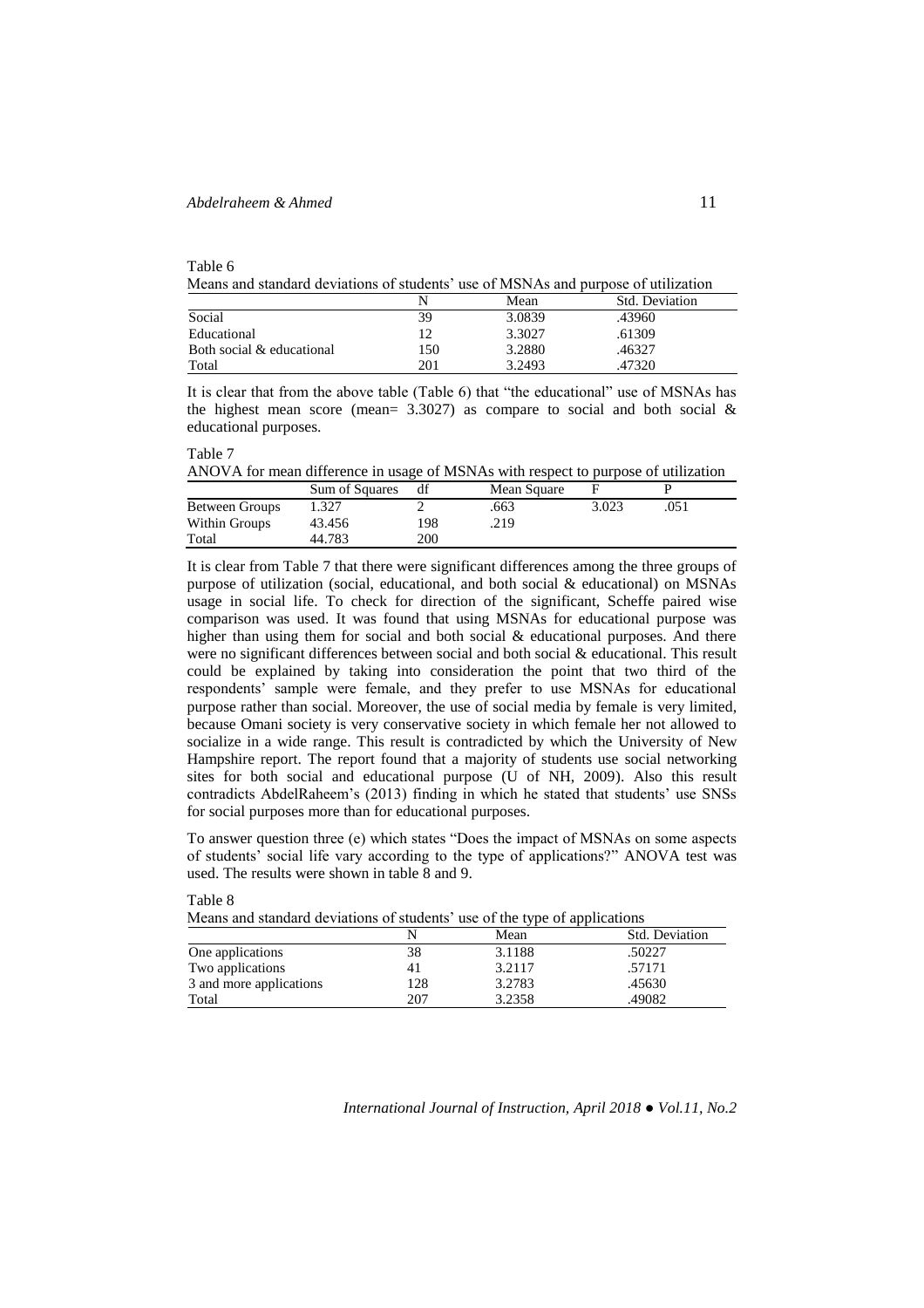It is clear that from the table 8 that "3 and more type of applications" has the highest mean score (mean= 3.2783) as compare to one and two applications.

To check for significant ANOVA test was used in table 9.

Table 9

ANOVA for mean difference in usage of MSNAs with respect to the type of applications

|                | Sum of Squares |     | Mean Square |       |      |  |
|----------------|----------------|-----|-------------|-------|------|--|
| Between Groups | 775            |     | .388        | 1.618 | .201 |  |
| Within Groups  | 48.850         | 204 | .239        |       |      |  |
| Total          | 49.625         | 206 |             |       |      |  |

As indicated in Table 9 there is no significant difference in the means of the type of applications which means that the use of different type of MSNAs has no effect on the social life of the student. This result could be justified by the fact that, most people used different SNS (e.g., Facebook, Twitter, WhatsApp …) to communicate and share almost everything in their social life, such as information, ideas, pictures, events, news, with their friends and families. This result is supported by Mehmood & Taswir (2013) findings, which showed that 90% of the students used more than two social networks.

# **CONCLUSION AND RECOMMENDATION**

Now a day's MSNAs have been the important part of one's life from shopping to electronic mails and education tool. MSNAs are common among university students. They play a vital role in transforming people's life style and fostering social interaction. Throughout this study we tried to reveal impacts of MSNAs on college students' social life. The Facebook, Tweeter, WhatsApp and YouTube were chosen as the case because of their popularity among university students. The study found that MSNAs have positive influences in students' social live, including the ability to communicate with more people across greater distances and to raise social awareness on the current events. Compression of the means of the three dimensions with the theoretical means revealed significant differences in favour of each dimension. T-tests compressions for the gender and for education level revealed no significant differences in both variables whereas significant differences were found for the time spend variable. ANOVA for purposes of using (MSNAs) showed significant difference in favour of educational purposes, while ANOVA for type of applications used revealed no significant differences. The study concluded that the use of (MSNAs) at a moderate degree on students' social life and recommended the use of a large sample and scale of more variables of social life. Surveying a larger number of samples or expanding to universities across the country would be beneficial in creating a greater understanding of this research. This also could add a broader perspective for using (MSNAs) on students' social life from a more diverse population. The study also concluded that there is no negative impact of MSNAs on students' social life. If the students' social life has not been affected negatively this will lead to healthy social life and consequently might enhance and influence the learning process. Learning continually occurs through social interactions and influences from the community, media and the Internet. Through social interactions learning will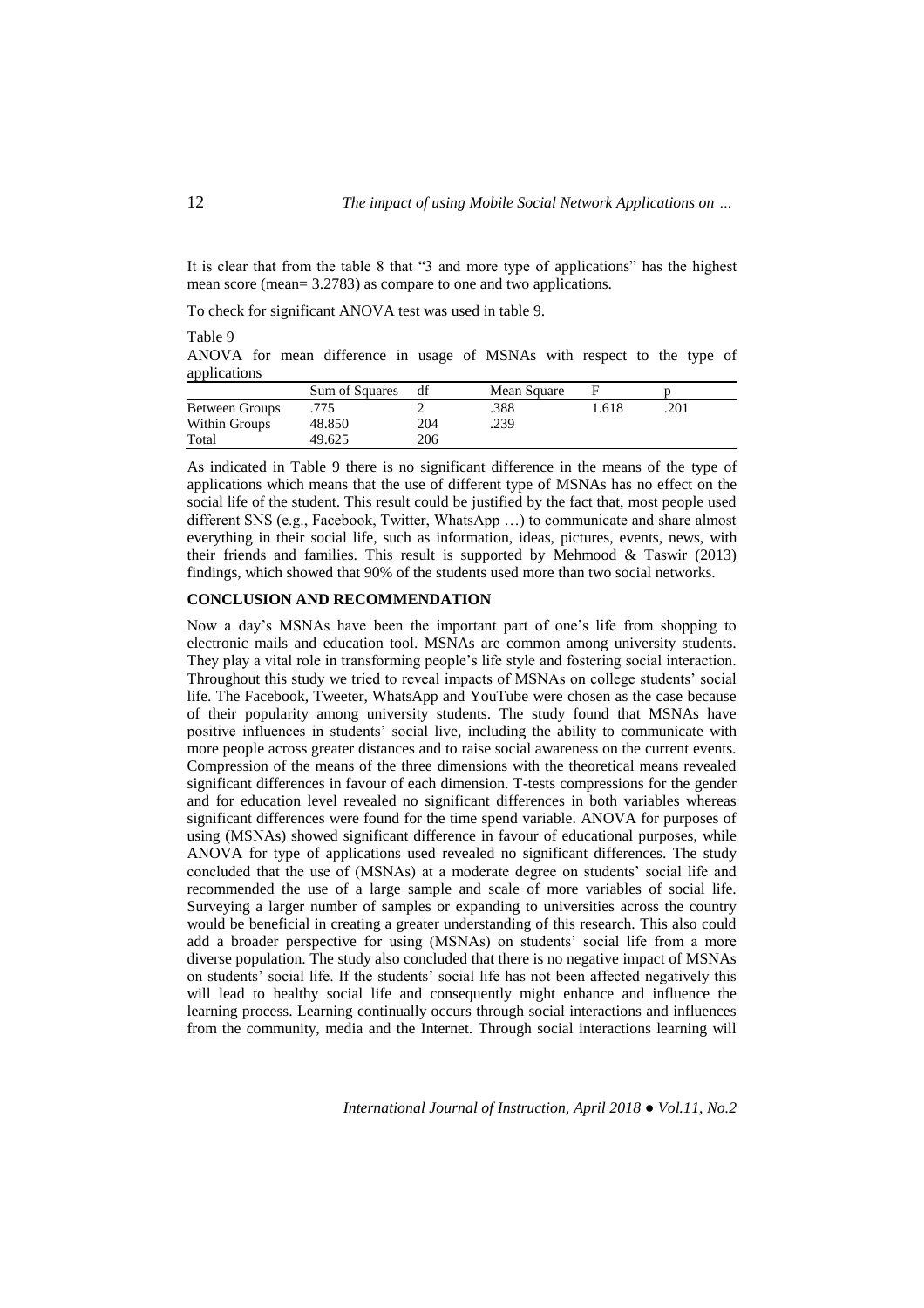occur and meaning will be constructed (Koch, 2013). Mobile social technology provides new and innovative methods to create social learning environments. It provides multiple windows for social interactions to create online communities of students who collaborate on specific issues (Sherman & Kurshan, 2005). The study also recommended the encouragement of students to continue using MSNAs to exchange social issues among them and to form social groups to collaborate on specific issues.

#### **REFERENCES**

Abdelraheem, A. (2013, January). University students' use of social networking sites and its relation with some variables. Proceedings of the Eurasian Academic Conference, Antalya, Turkey, pp. 31-39.

Agbatogun, A. (2013). Interactive digital technologies' use in Southwest Nigerian universities. *Educational Technology Research & Development, 61(*2), 333-357.

Ahn, J. (2011). The effect of social network sites on adolescents' academic and social development: Current theories and controversies. *Journal of the American Society for Information Science & Technology, 62*(8), 1435–1445.

Alqahtani, M., & Mohammad, H. (2015). Mobile Applications' impact on student performance and satisfaction. *TOJET: The Turkish Online Journal of Educational Technology,14*(4), 102-112.

Al-Rahmi, W., & Othman, M. (2013). The impact of social media use on academic performance among university students: A pilot study. *Journal of Information Systems Research and Innovation, 4*(3), pp. 1-10.

Alvarez, C., Alarcon, R., & Nussbaum, M. (2011). Implementing collaborative learning activities in the classroom supported by one-to-one mobile computing: A design-based process. *Journal of Systems and Software, 84*(11), 1961–1976.

Banquil, K., & Chua, N. A. (2009), Social Networking Sites affects one's academic performance adversely. Retrieved 29 March, 2017 from [http://www.scribd.com/doc/28919575/SOCIALNETWORKING-SITES-](http://www.scribd.com/doc/28919575/SOCIALNETWORKING-SITES-AFFECTONE%E2%80%99S-ACADEMIC-PERFORMANCEADVERSELY)[AFFECTONE%E2%80%99S-ACADEMIC-PERFORMANCEADVERSELY](http://www.scribd.com/doc/28919575/SOCIALNETWORKING-SITES-AFFECTONE%E2%80%99S-ACADEMIC-PERFORMANCEADVERSELY).

Chatterjee, S. (2014). A sociological outlook of mobile phone use in society. *International Journal of Interdisciplinary and Multidisciplinary Studies (IJIMS), l1*(6), pp. 55-63.

Chiang, T. H., Yang, S. J., & Hwang, G. J. (2014). An augmented reality-based mobile learning system to improve students' learning achievements and motivations in natural science inquiry activities. *Educational Technology & Society, 17*(4), 352–365.

Eteokleous, N., Ktoridou, D., Stavrides, I., & Michaelidis, M. (2012). *Facebook-a social networking tool for educational purpose: Developing special interest groups*.

Retrieved fro[m http://www.icicte.org/Proceedings2012/Papers/09-2-](http://www.icicte.org/Proceedings2012/Papers/09-2-%20Eteokleous.pdf) Eteokleous.pdf